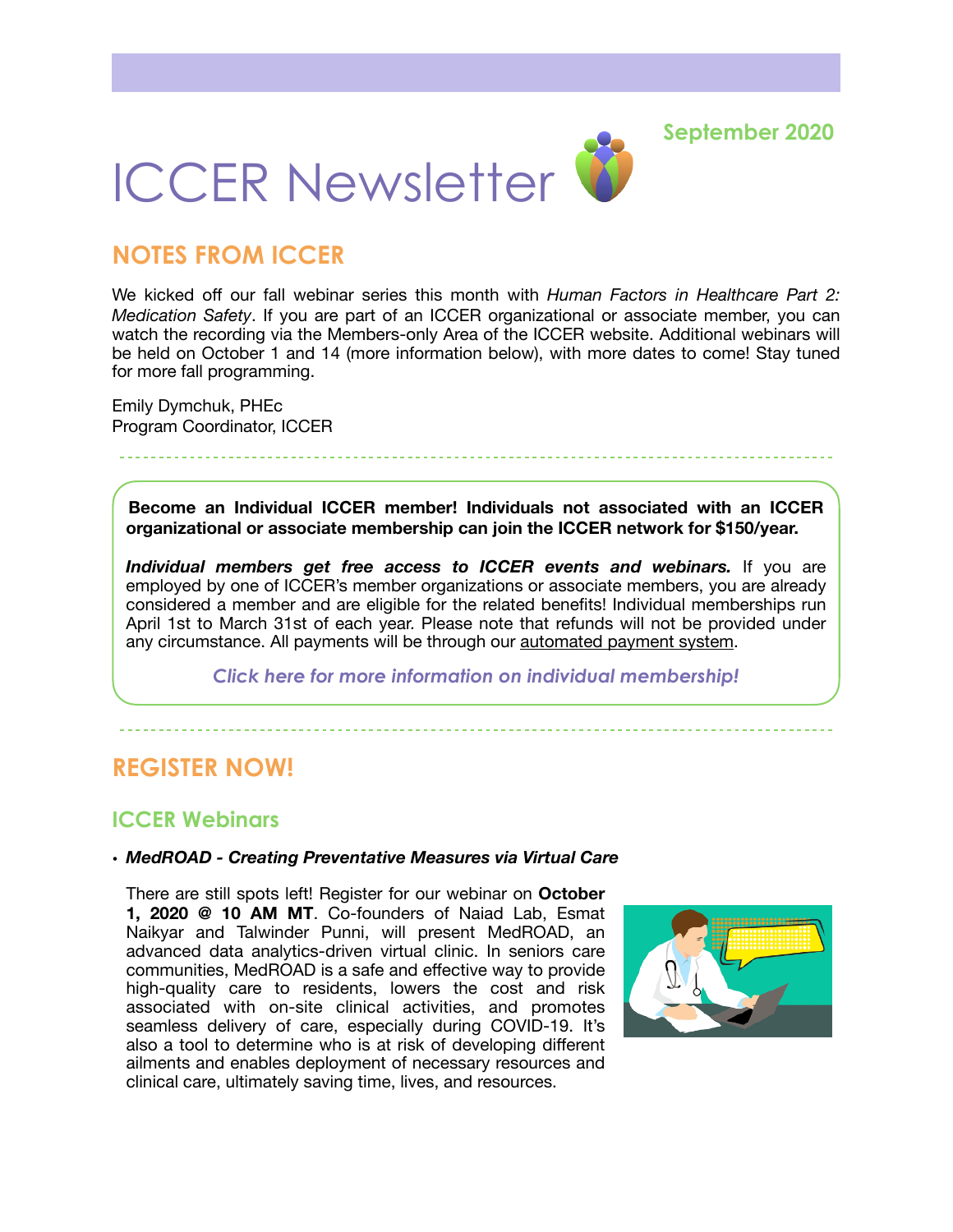The MedROAD system enables access to remote care and monitoring of senior residents in a safe manner, ensuring physicians and specialists can provide testing and feedback through a secure server for consultation. It also helps ensure quick and efficient follow-ups as necessary while keeping staff, residents, and frontline workers safe. Using a centralized and fully integrated platform to receive personalized oversight by health professionals, the system expedites the management of assessment, triage, and monitoring of patients.

## *[Click here to register for the webinar on October 1!](http://events.constantcontact.com/register/event?llr=hnncpkfab&oeidk=a07eh6y4ekk1272b77b)*

#### *• Human Factors in Healthcare Part 3: Mock-Up Evaluations Inform CapitalCare Norwood Design*

Part 3 of the Human Factors in Healthcare series will be held on **October 14, 2020 @ 10 AM MT**. Our speakers will describe how Human Factors was involved in the CapitalCare Norwood Redevelopment Project to design a variety of rooms, including resident rooms, washrooms, medication rooms, and dialysis stations. Human Factors Specialists from the HQCA and AHS conducted simulation-based mock-up evaluations with clinical staff from Norwood to test the design prior to construction. The presentation will include a project overview, description of the mock-up evaluation process, and how this influenced the final design.

### *[Click here to register for the webinar on October 14!](http://events.constantcontact.com/register/event?llr=hnncpkfab&oeidk=a07eh6q1zsw76918f16)*

### **SIGN-UP FOR FUTURE EVENT INVITATIONS!**

Receive future email invitations to ICCER events!

*[Click here to](https://visitor.r20.constantcontact.com/d.jsp?llr=hnncpkfab&p=oi&m=hnncpkfab&sit=xi9oo76fb&f=5c00edb3-0b93-44a2-ae93-366821a9ae87)  [subscribe!](https://visitor.r20.constantcontact.com/d.jsp?llr=hnncpkfab&p=oi&m=hnncpkfab&sit=xi9oo76fb&f=5c00edb3-0b93-44a2-ae93-366821a9ae87)*

# **SHARE YOUR EXPERIENCE - BY US FOR US GUIDE SOCIAL ISOLATION & DEMENTIA PROJECT**

If you are a person living with dementia or are a care partner, the Murray Alzheimer Research and Education Program at the Schlegel-UW Research Institute for Aging and Behavioural Supports Ontario would like to invite you to share your experience of social isolation. Your input will help the creation of a new By Us For Us © guide — a series of resource books created by people living with dementia and care partners that provides information about wellbeing and managing daily challenges.

We would like to learn from you:

- 
- How dementia affects social inclusion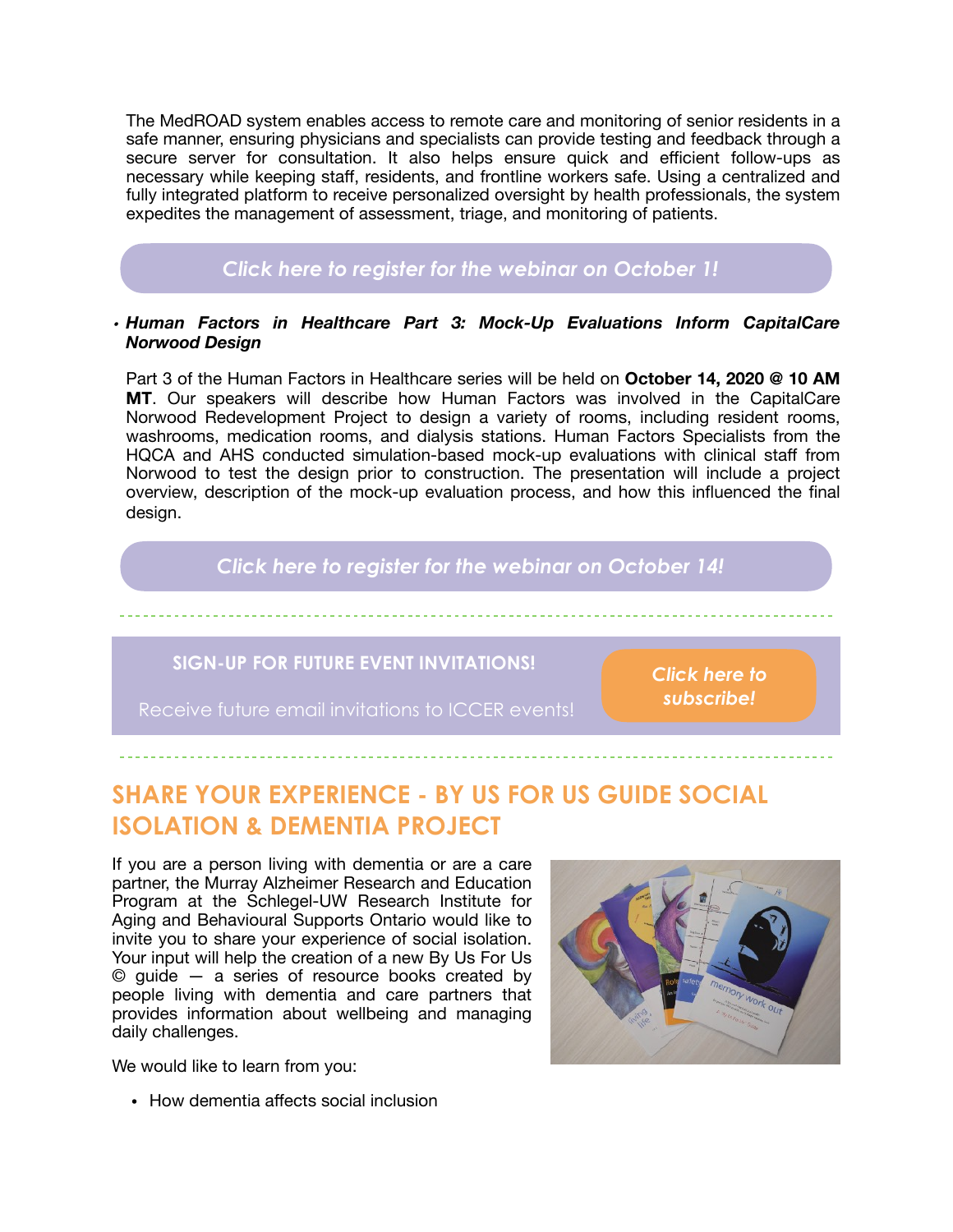- How people living with dementia engage with their community
- What strategies you use to overcome challenges with being socially engaged with your community

There are many ways to share your experience. Visit **[bit.ly/bufusiposter](http://bit.ly/bufusiposter)** to learn how you can participate in virtual focus groups, phone interviews, or an online survey.

# **BECOME AN ASSOCIATE MEMBER OF ICCER**

*Who is eligible for Associate Membership?* Organizations with an interest in supporting and improving continuing care in Alberta, but who are not continuing care provider organizations, post-secondary institutions, or regulatory bodies.

*What are the benefits of Associate Membership?* Benefits are similar to, but not as extensive as those for Organizational Members. Associate Members will not participate in the governance of ICCER but will receive…

- The opportunity to network and collaborate with like-minded organizations in both formal and informal ways; The ability for researchers and providers to discuss continuing care research needs;
- The opportunity for staff to join meaningful Communities of Practice (CoPs) in order to learn and collaborate;
- Limited free attendance to all ICCER events (unless a charge is required, in which case members pay a reduced fee);
- Pre-registration for major education events;
- Resources and information sent weekly;
- Members-only website that includes information and resources that most organizations would not otherwise be able to access; and
- The monthly e-Newsletter

### *[Click here to read more on ICCER's website!](http://iccer.ca/am.html)*

# **JOIN OUR COMMUNITIES OF PRACTICE**

ICCER started a Music Care Community of Practice (CoP) in fall 2016 and since then have expanded to other areas of interest for our members. All organizational members are welcome to participate! Associate members are invited to join the Music Care and Educators CoPs.

• **Music Care CoP** - To help members become more aware of the music care options and resources available to them, as well as discuss issues related to implementation.